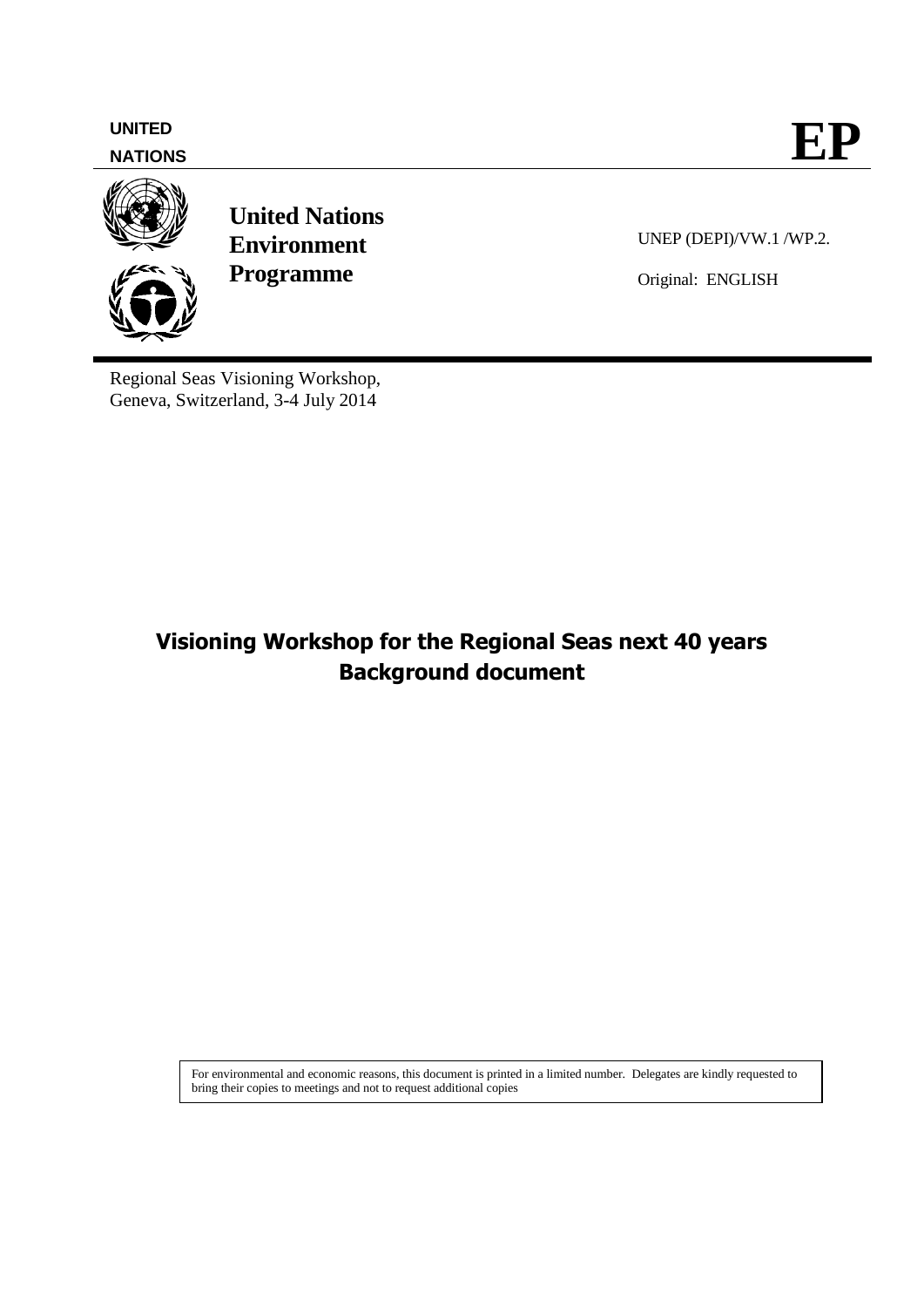# **Visioning Workshop for the Regional Seas next 40 years**

## **I. Background and rationale**

The international community has, over the past decade, become increasingly concerned about the many issues involving oceans and coasts as demonstrated in the Rio+20 outcome document "The future we want". The issues of concern include depleting fishing stocks, destruction of natural marine habitats (notably in coastal zones and around islands), pressure of urbanisation and tourism on coastal regions, and marine pollution from maritime and land-based activities. Also, the international community (UN agencies, governments, environmental NGOs, and a multitude of other stakeholders) appears to increasingly acknowledge the existence of a governance gap with respect to oceans, especially in areas beyond national jurisdiction.

A major concern is that the efficiency and effectiveness of global oceans governance is being weakened by the fragmentation of responsibilities within the UN system (UN-DOALOS, FAO, IMO, UNEP, IOC-UNESCO) and among the many global and regional Multilateral Environmental Agreements (MEAs). This is certainly not a new phenomenon, but one that has been grown proportionally with the emergence of new institutions and actors.

Further symptoms of a governance gap include:

- i) Lack of cooperation between biodiversity and fishing frameworks;
- ii) Slow progress with establishing MPAs;
- iii) Absence or low level of implementation of legally-binding mechanism addressing critical challenges of ocean governance;
- iv) Lack or weak links between the scientific community (including monitoring and assessment activities) and the policy and decision makers; and
- v) Loopholes in the prevention and control of environmental impact from maritime activities (particularly areas beyond national jurisdiction).

Lately, emerging issues such as biodiversity beyond national jurisdiction, the status of the high seas in terms of conservation and sustainable use, the exploitation of the seabed, and the impact of climate change and ocean acidification have raised the profile of marine issues even further. All these issues, as well as some sensitive regional matters (e.g. the sustainable management of the Arctic Sea), have generated a host of new initiatives from international NGOs, think tanks and other groups.

While the international community remains engaged and have acknowledge the challenges related to the management and sustainable use of oceans, there is renewed momentum being gained since Rio+20, the sustainable development goals and the entire post 2015 development agenda.

#### **II. Regional Seas Conventions and Action Plans within the UN governance context**

The Regional Seas Conventions and Action Plans certainly have played an important role in the protection of the marine environment during the last 40 years. With a view towards the future, it has become important to understand where can the Regional Seas Conventions and Action Plans contribute to the large international initiatives being discussed within and outside of the UN system.

In this sense, it is important to identify potential roles in:

 Sustainable Development Goals / post-2015 development agenda. Given that the mandate comes from member states, will the Regional Seas Conventions and Action Plans be able to adapt/utilize the opportunity? Are there limitations in terms of the current mandate?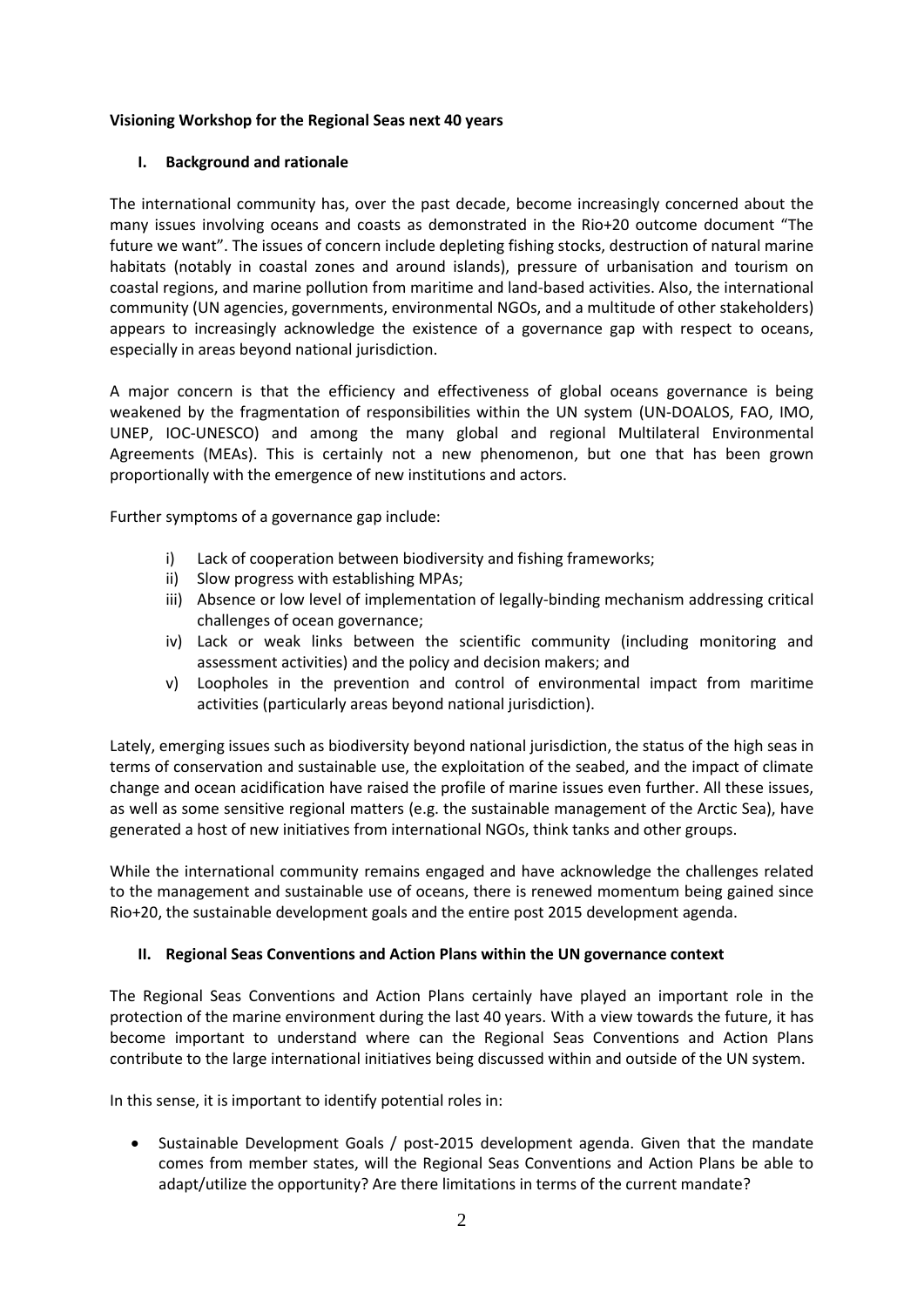- Decisions related to the CBD, CITES, CMS and Law of the Sea.
- The *UN reform process*, One UN and UNDAF processes.
- World Oceans Assessment.
- Intergovernmental Platform for Biodiversity and Ecosystem Services (IPBES).
- Emerging trends such as climate change, seabed mining, areas beyond national jurisdiction, National Biodiversity Strategic Action Plans (NBSAPs).
- Global Programme of Action for the protection of the marine environment against land based sources of pollution / Manila Declaration
- Global Partnership for Oceans.
- 50 in 10 Initiative.

# **III. Objectives of the workshop**

Taking into the account the above mentioned context, the objectives of the workshop are:

- 1. Identify objectives and priorities for the future positioning of the Regional Seas Conventions and Action Plans.
- 2. Identification of a roadmap with short, medium and long term milestones.
- 3. Identification of partnerships with external partners (UN agencies, NGOs and other stakeholders).

# **IV. Matrix for identification of priorities**

The workshop will be invited to establish a list of marine priorities. A matrix will be provided in order to facilitate the group discussions.

The list of priorities could be based on some of the following criteria:

- Existing mandate of the Regional Seas Conventions and Action Plans and other MEAs.
- Internationally adopted targets and potential future ones (SDGs).
- Emerging trends recognized at scientific or political level.
- Regional Seas Conventions and Action Plans comparative advantage and capacity to address the issue.

Based on this proposed list of criteria (to be reviewed by participants), an indicative set of priorities (open for discussion) might include the following:

- Pollution from land-based activities (LBA) including nutrients
- Areas beyond national jurisdiction and biodiversity beyond national jurisdiction
- Chemicals and other hazardous substances affecting the marine environment
- Oil (and other hazardous and toxic substances) spills from maritime activities including shipping and ports
- $-$  Environmental aspects of fisheries
- Destruction of natural coastlines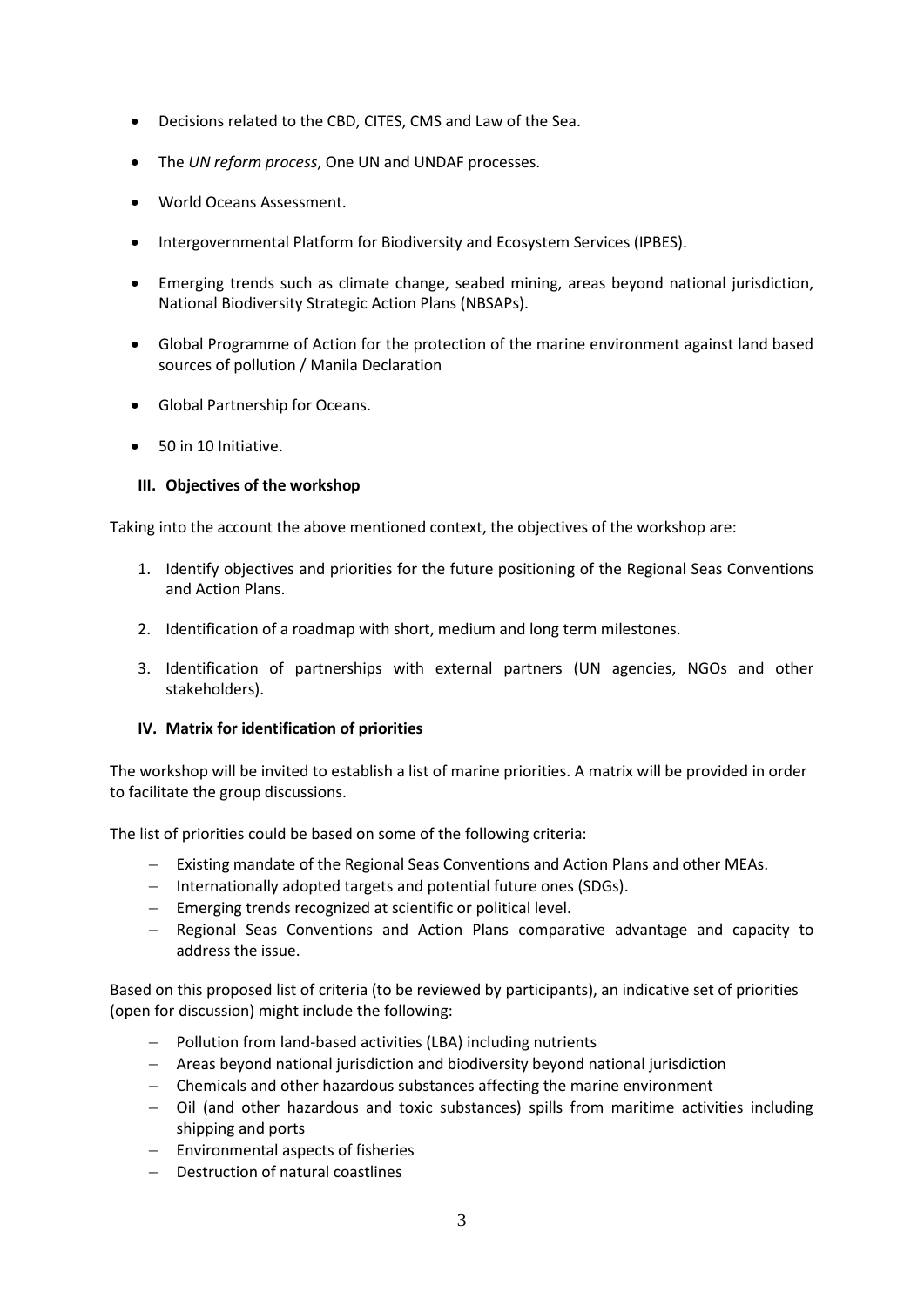- Climate change and ocean acidification
- Marine litter
- $-$  Seabed mining

The following governance and management issues would be associated with each substantive issue, as the case may be:

- Monitoring and assessment of the marine and coastal environment
- Mainstreaming into the planning and budgetary processes
- Development of and compliance with international law, including those covering EEZ and territorial waters
- Financing mechanisms and infrastructure
- Economic valuation and trade off analysis of marine and coastal ecosystems services
- Management approach (e.g. marine protected areas, integrated coastal zone management, large marine ecosystem, integrated coastal and river management)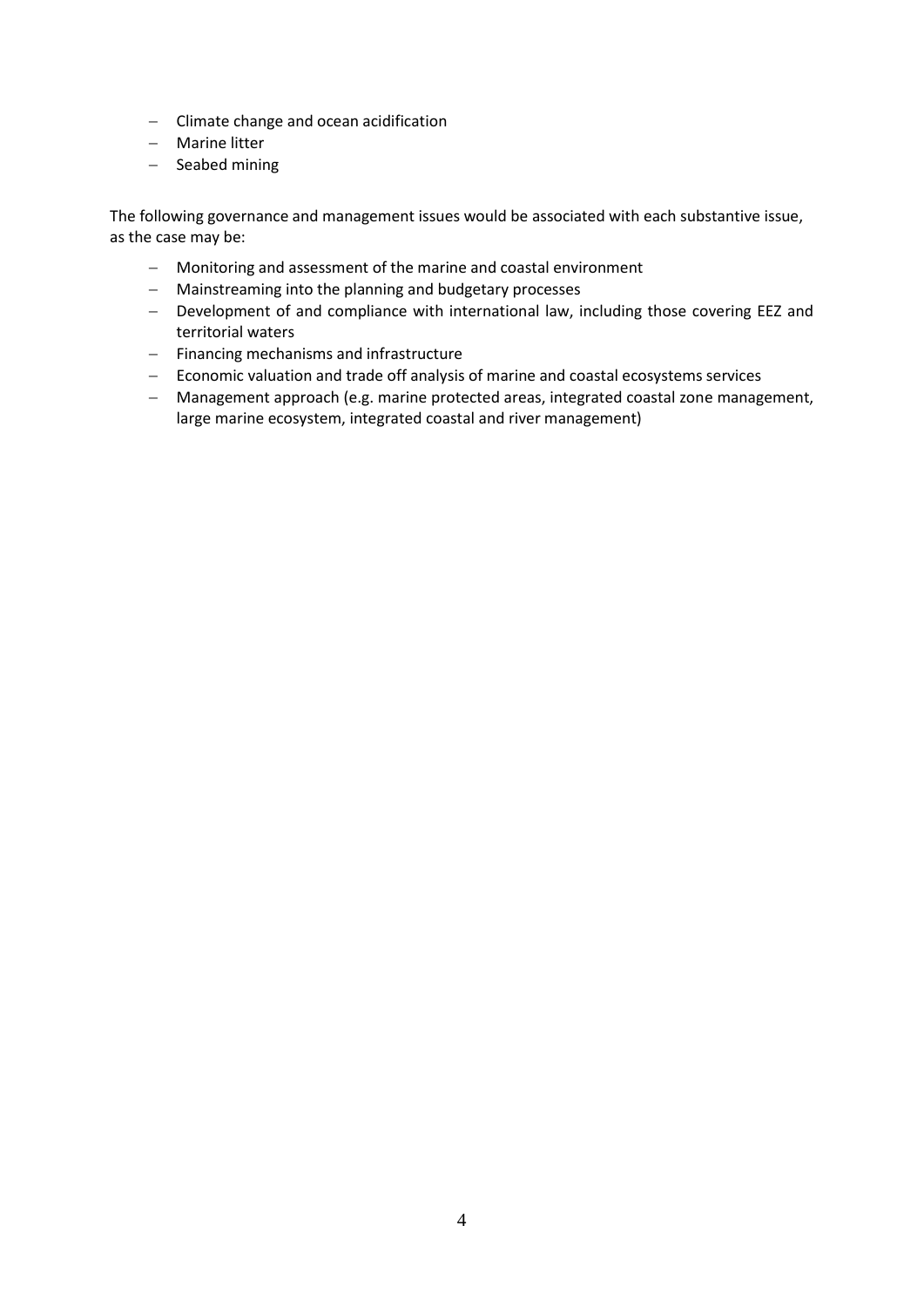Matrix for assessing priorities (to be reviewed)

| <b>Substantive</b><br>issue                                                                                 | Governance<br>elements                                                                                                                                                 | <b>RSCAPS</b><br>role | <b>Building</b><br>blocks /<br><b>Partners</b> | <b>Priority</b>        | <b>Constraints/challenges</b> |
|-------------------------------------------------------------------------------------------------------------|------------------------------------------------------------------------------------------------------------------------------------------------------------------------|-----------------------|------------------------------------------------|------------------------|-------------------------------|
| 1. Pollution<br>from land-<br>based<br>activities<br>(LBA)<br>including<br>nutrients                        | Mainstreaming<br>into the<br>planning and<br>budgetary<br>processes<br>Financing<br>mechanisms<br>and<br>infrastructure<br>Development<br>of and<br>compliance<br>with | Range of<br>$1$ to 5  | List to be<br>discussed                        | Range of<br>$1$ to $5$ | To be discussed               |
|                                                                                                             | international<br>rules                                                                                                                                                 |                       |                                                |                        |                               |
| 2. Areas<br>beyond<br>national<br>jurisdiction<br>and<br>biodiversity<br>beyond<br>national<br>jurisdiction | Management<br>approach<br>Monitoring<br>and<br>assessment<br>Economic<br>valuation of<br>marine and<br>coastal<br>ecosystems<br>services                               |                       |                                                |                        |                               |
| 3. Climate<br>change and                                                                                    | Management<br>approach                                                                                                                                                 |                       |                                                |                        |                               |
| ocean<br>acidification                                                                                      | Monitoring<br>and<br>assessment<br>Economic<br>valuation of<br>marine and<br>coastal<br>ecosystems<br>services                                                         |                       |                                                |                        |                               |
| 4. Chemicals                                                                                                | Management                                                                                                                                                             |                       |                                                |                        |                               |
| and other<br>hazardous                                                                                      | approach                                                                                                                                                               |                       |                                                |                        |                               |
| substances                                                                                                  | Economic                                                                                                                                                               |                       |                                                |                        |                               |
| affecting the                                                                                               | valuation of                                                                                                                                                           |                       |                                                |                        |                               |
| marine                                                                                                      | marine and                                                                                                                                                             |                       |                                                |                        |                               |
| environment                                                                                                 | coastal                                                                                                                                                                |                       |                                                |                        |                               |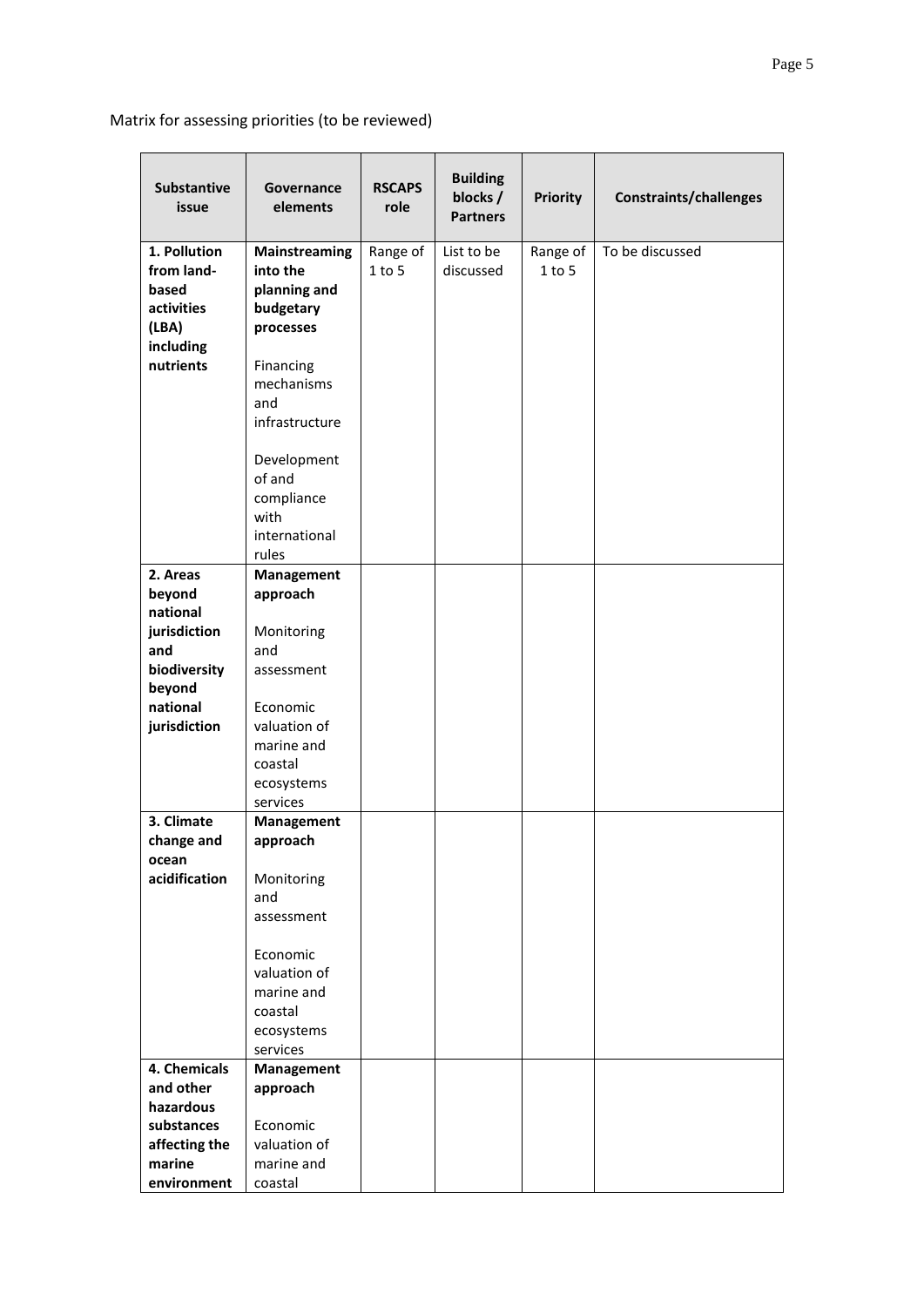| ecosystems<br>services                                              |  |  |
|---------------------------------------------------------------------|--|--|
| Mainstreaming<br>into the<br>planning and<br>budgetary<br>processes |  |  |

# **V. History of the Regional Seas Conventions and Action Plans**

UNEP's Regional Seas Programme - launched in 1974 in the wake of the 1972 United Nations Conference on the Human Environment - is one of UNEP's most significant achievements in the past 35 years.

It aims to address the accelerating degradation of the world's oceans and coastal areas through the sustainable management and use of the marine and coastal environment, by engaging neighbouring countries in comprehensive and specific actions to protect their shared marine environment. More than 143 countries participate in one or more of the 18 Regional Seas Conventions and Action Plans around the world.

The Regional Seas Conventions and Action Plans have:

- Provided a regional cooperation framework that mobilises countries to address transboundary issues;
- Improved management of coastal zones;
- Reduced pollution in coastal waters;
- Cast light on marine litter, and reduced it in some areas; and
- Designated regional networks of Marine Protected Areas.

Many long-term and unique issues keep the Regional Seas Programmes relevant to their member states. The Regional Seas Conventions and Action Plans provide a platform for implementing marine and coastal policies regionally and nationally. Regional Action Plans, which form the basis for the programme, are usually adopted by high-level intergovernmental meetings and implemented, in most cases, in the framework of a legally binding Regional Seas Convention and specific protocols, under the authority of the respective Contracting Parties.

These Regional Seas Conventions and Action Plans serve two major objectives:

- To be the principal platform for implementing global conventions, Multilateral Environmental Agreements (MEAs) and global programmes or initiatives regionally – providing UN agencies or global programmes with an existing mechanism to implement their activities on a regional scale; and
- To be the regional platform for co-ordinating programmes and projects that will contribute to the sustainable development of their shared marine and coastal environment.

The individual Regional Seas Programmes also increase regional and inter-regional collaboration by promoting links with each other through the Regional Seas Alliance, which UNEP coordinates.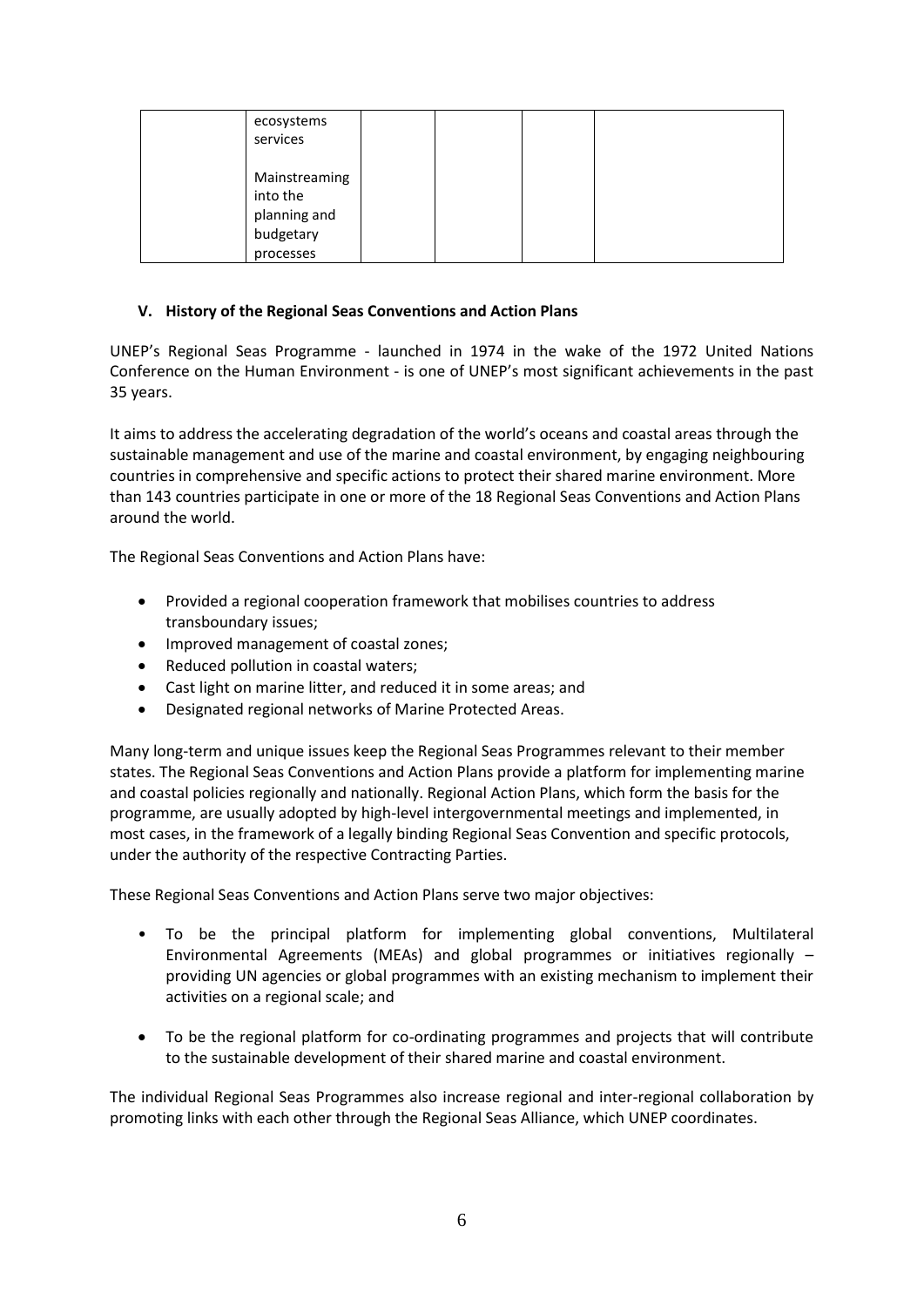# **VI. Priority activities**

Each of the Regional Seas Conventions and Action Plans is mandated by its Contracting Parties to cater for the region's particular marine and coastal challenges, including socio-economic ones. Activities can range from addressing chemical wastes and coastal development, to preparing for oil spills – and the response to them - conserving marine species and maintaining healthy ecosystems. All of them, however, evolve around a common purpose - and their shared priorities include addressing:

- Land-based sources of marine and coastal pollution;
- Ship-generated marine pollution, such as oil, chemicals, litter, and invasive species;

• The destruction of ecosystems and habitat caused by increased urbanization and coastal development;

• The conservation and management of marine and coastal ecosystems;

• Integrated Coastal Zone Management (ICZM), and Integrated Coastal Area and River Basin Management (ICARM);

- The over-exploitation and depletion of living marine resources, including fisheries; and
- Monitoring, reporting and assessing the marine environment.

# **VII. Components of UNEP's Regional Seas programme:**

I. Strengthening the scientific component of the Regional Seas Conventions and Action Plans enhancing the interface between science and policy through national and regional capacity building so as to stimulate the identification and implementations of actions aimed at protecting the marine environment, based on sound science and viable policy and management responses.

II. Strengthening the institutional and governance capacities of the Regional Seas Conventions and Action Plans - including facilitating technical, administrative, legal and financing mechanisms and implementation tools.

III. Enhancing the visibility of the Regional Seas Programmes - through common strategies in priority areas affecting the marine environment. Strengthening the communication capacities of the Regional Seas Alliance is essential for improving knowledge management and expanding the community of practice. Raising the profile of the Regional Seas Programmes within relevant regional and international forums will engender potential partnerships with leading organizations and institutions.

IV. Mainstreaming marine and coastal ecosystem management into national planning and development processes - this includes supporting economic valuations of marine and coastal ecosystem services to make the case for maintaining their socio-economic contributions to society by mainstreaming their values.

#### **VIII. Challenges in the implementation of the Regional Seas Conventions and Action Plans**

Over the past 40 years the Regional Seas Conventions and Action Plans have gained an important position in the implementation of projects and in the regional governance of the marine environment. At the same time, there have been recurring challenges in the implementation of the Convention, Action Plans and Protocols.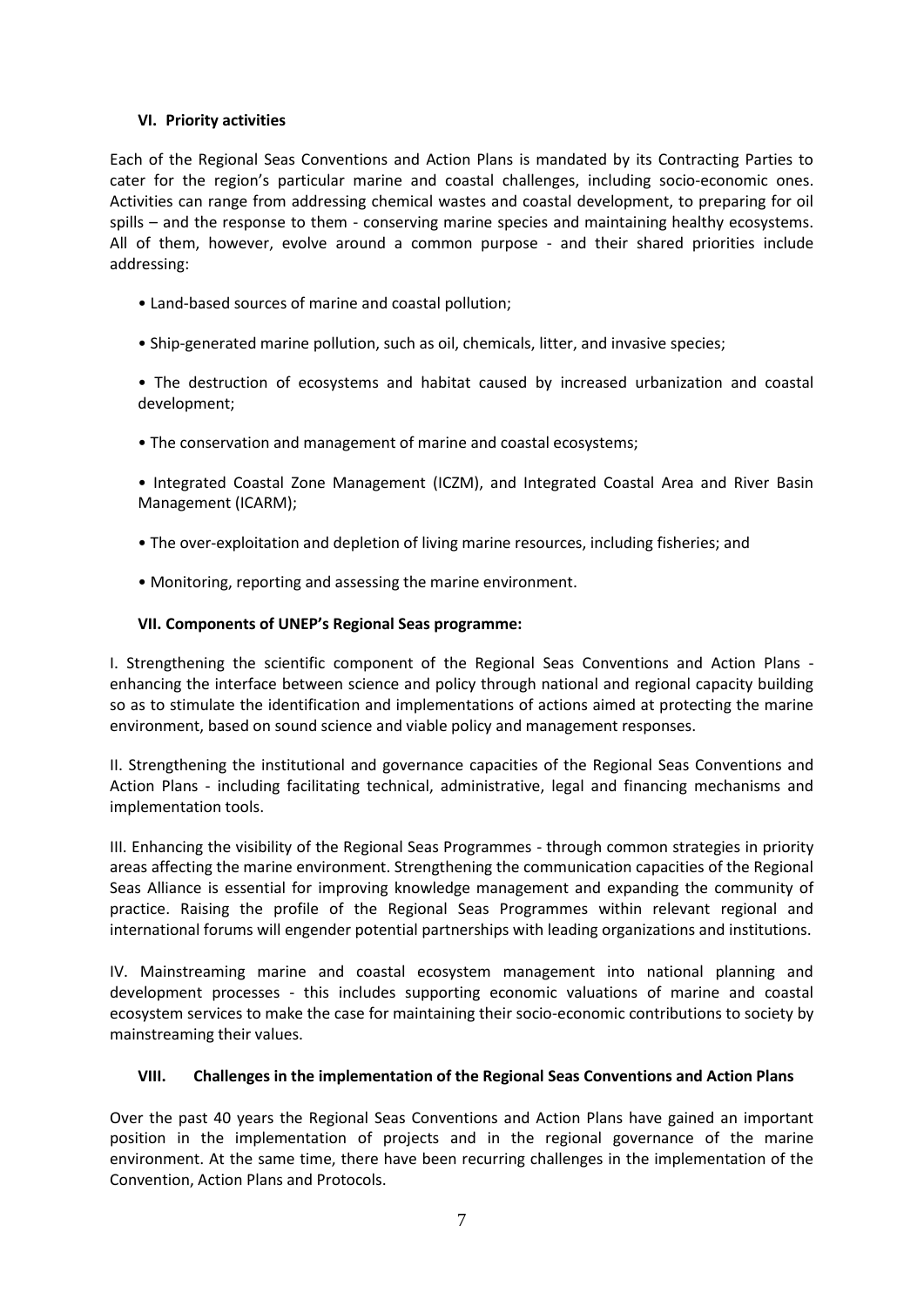Some of these challenges are outlined below:

- 1. The voluntary nature of funding. Most of the Action Plans are funded through 'Trust Funds,' usually with agreed scales of contributions by the contracting parties made decades ago and without consideration of inflation and rising operational cost of living. The irregular, partial or absent payments by member states has become an important problem in most regions.
- 2. The Regional Seas Conventions and Action Plans are not alone in governance of the marine environment. Major global and regional frameworks include the Law of the Sea (UN DOALOS), Regional Fisheries Management Organizations (FAO), International Maritime Organization Conventions and Protocols, Large Marine Ecosystems projects (GEF/IOC-UNESCO/UNDP) , just to name a few.
- 3. Limited country capacity/ political support. The Implementation of the conventions and action plans remains the duty of member states. In this sense, compliance with the provisions of the conventions required the engagement of national institutions. This work has been limited by insufficient equipment, supplies and trained personnel. While this remains one of the main areas that the Regional Seas Conventions and Action Plans have assisted member states, this remains a major concern to provide support to governments to sustain operations. For instance, to what extent have the conventions and protocols been implemented? Has there been commitment by member states evidenced by national legislation and funding allocations in most regions?
- 4. Stakeholder awareness and involvement. In many cases the debate on the conventions and action plans was limited to the environment sector with little engagement of other sectors, NGOs, the public media and local authorities. Some regions have been able to address this issue, but in other regions it has proven to contributed to the difficulties in maintaining political momentum.

| <b>STRENGTHS</b>                                                                                                                                                                                                                                                                                                                                                                                                                                                                                                                 | <b>WEAKNESSES</b>                                                                                                                                                                                                                                                                                                                                                                                                                                                                                                                                                                       |
|----------------------------------------------------------------------------------------------------------------------------------------------------------------------------------------------------------------------------------------------------------------------------------------------------------------------------------------------------------------------------------------------------------------------------------------------------------------------------------------------------------------------------------|-----------------------------------------------------------------------------------------------------------------------------------------------------------------------------------------------------------------------------------------------------------------------------------------------------------------------------------------------------------------------------------------------------------------------------------------------------------------------------------------------------------------------------------------------------------------------------------------|
| • Existing established<br>legal<br>institutional<br>and<br>"'platforms"<br>• Global and regional mandates<br>• Regional presence<br>• Ability to address shared and transboundary<br>issues<br>• Ability to approach and influence and obtain the<br>cooperation of Member countries<br>• Good "critical mass" of expertise and capacity in<br>intergovernmental process management<br>• Positive image<br>• Involvement in GEF<br>• Ability to respond to environmental emergencies<br>(disasters)<br>• Network of stakeholders | • Lack of coordination with 'oceans community':<br>no institutional mechanism for coordination,<br>no infrastructure for sharing information and<br>knowledge<br>Limited financial support to Regional Seas from<br>UNEP and countries<br>• Slow responses to emerging issues; static<br>nature of the Conventions<br>scientific<br>continuum from<br>policy<br>$\bullet$ No<br>assessment to implementation<br>Limited integration between Conventions and<br>٠<br>MEAs<br>with<br>and international<br>financial<br>institutions<br>• Not Multi sectoral (EBM) – Unit of Intervention |
| <b>OPPORTUNITIES</b>                                                                                                                                                                                                                                                                                                                                                                                                                                                                                                             | <b>THREATS</b>                                                                                                                                                                                                                                                                                                                                                                                                                                                                                                                                                                          |

# **IX. Strengths Weaknesses Opportunity and Threats (SWOT) analysis of the Regional Seas Conventions and Action Plans**